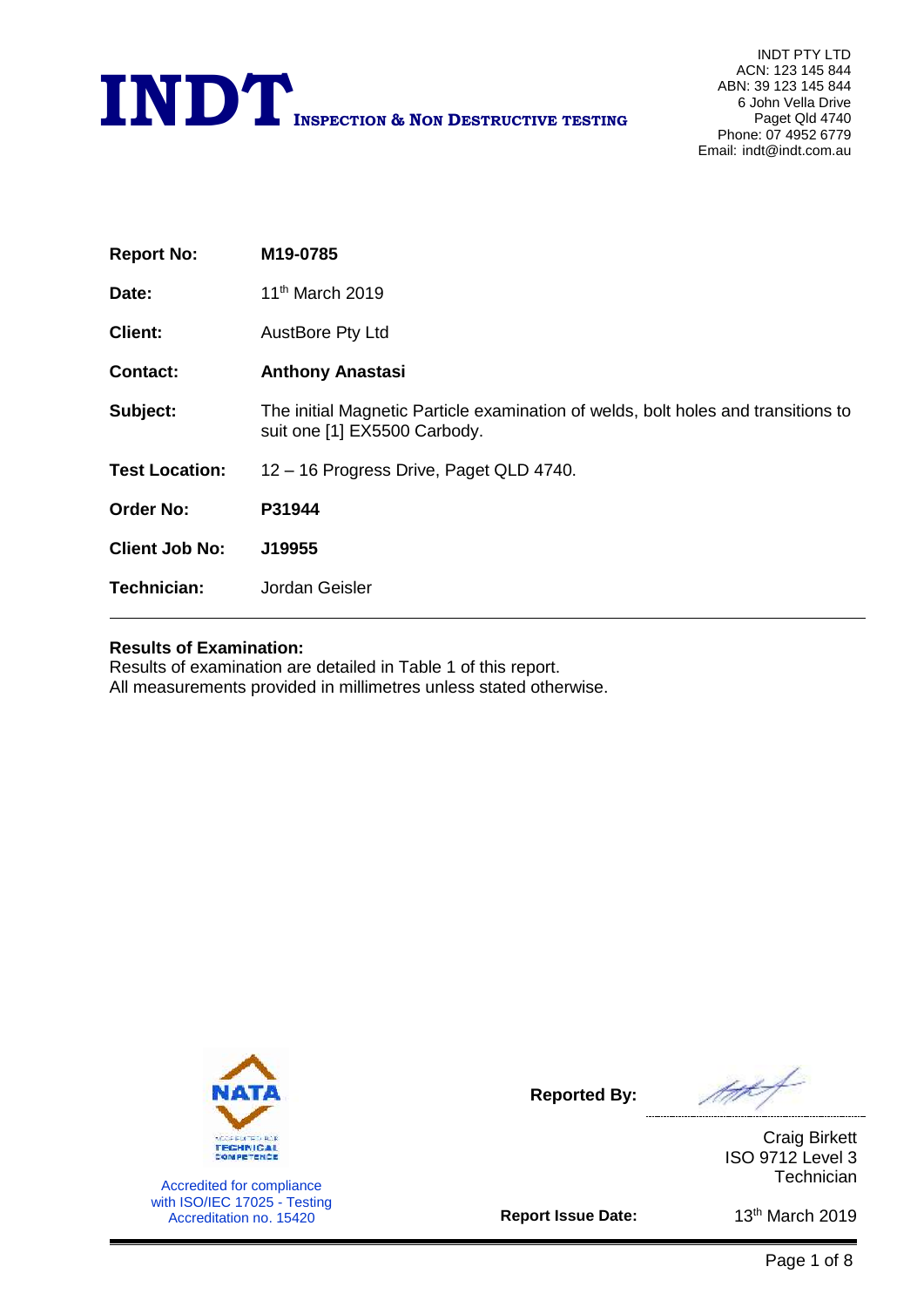

## **TECHNICAL DATA**

# **MAGNETIC PARTICLE EXAMINATION Test Standard:** AS 1171-1998 **Test Procedure:** MT01 **Product Criteria:** To detect cracking **Technique:** Magnetic Flow **Current Type:** Sustained **Magnet:** AC yoke MT27 **Media:** Smartcheck MPIBA / Smartcheck MPIWA **Material:** Carbon Steel NFS **Surface Condition:** Grit blasted **Demagnetized:** No **Test Restrictions:** Nil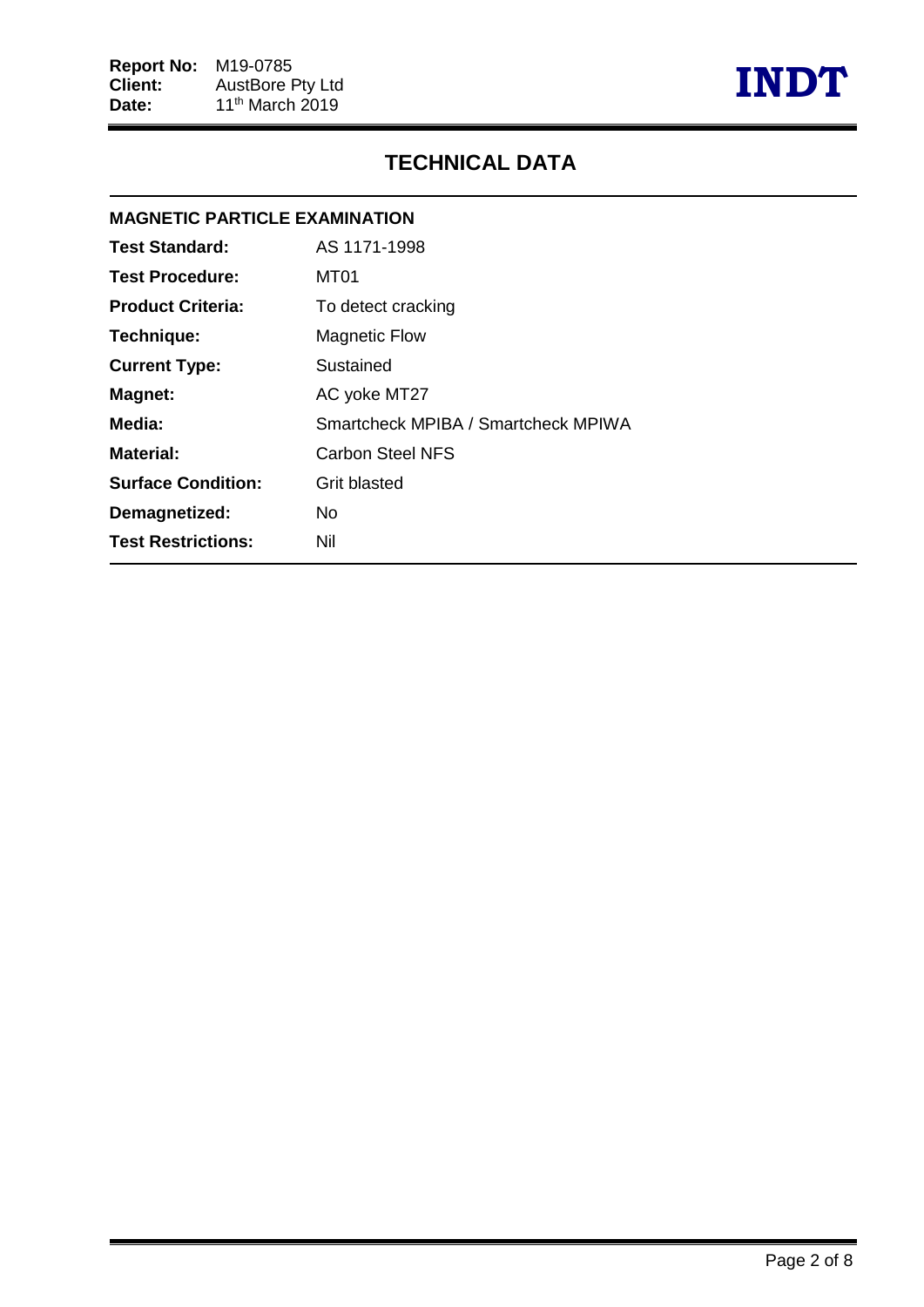

## **RESULTS OF EXAMINATION**

The initial Magnetic Particle examination of welds, bolt holes and transitions to suit one [1] EX5500 Carbody. Job number: J19955

### **TABLE 1 Magnetic Particle Examination**

### **Examined Interpretation**

**1.1 Carbody Internal Welds, Bolt holes and Transitions**

Cracking detected – *refer to Photographs* 1.1. to 1.5.

**1.2 Carbody External Welds, Bolt holes and Transitions**

Cracking detected – *refer to Photographs* 1.6. to 1.9.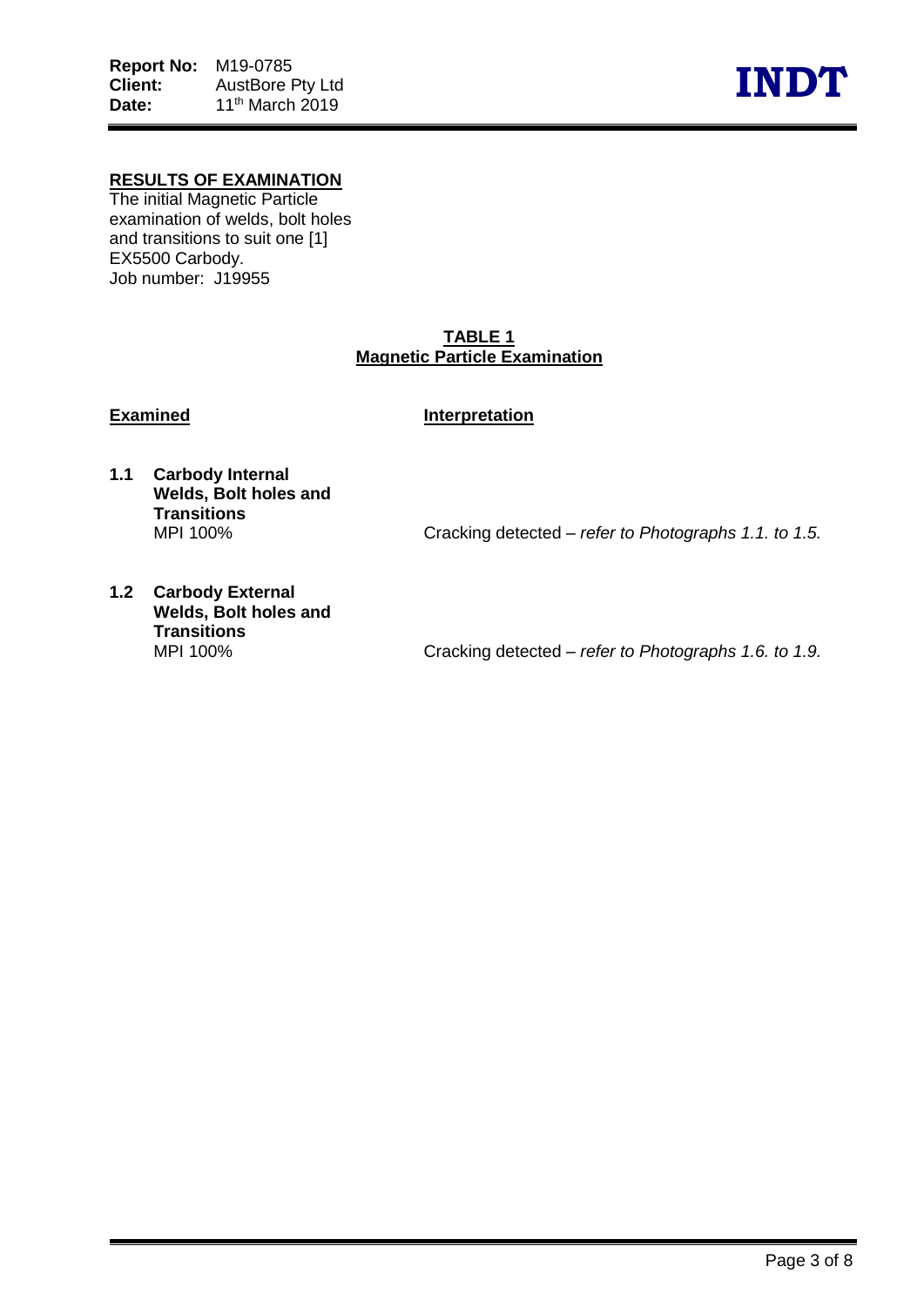



**Photograph 1.1.**

General view of areas examined and cracking detected about Carbody, Top Internal JNJ19955



## **Photograph 1.2.**

General view of areas examined and cracking detected about Carbody, Front Internal JNJ19955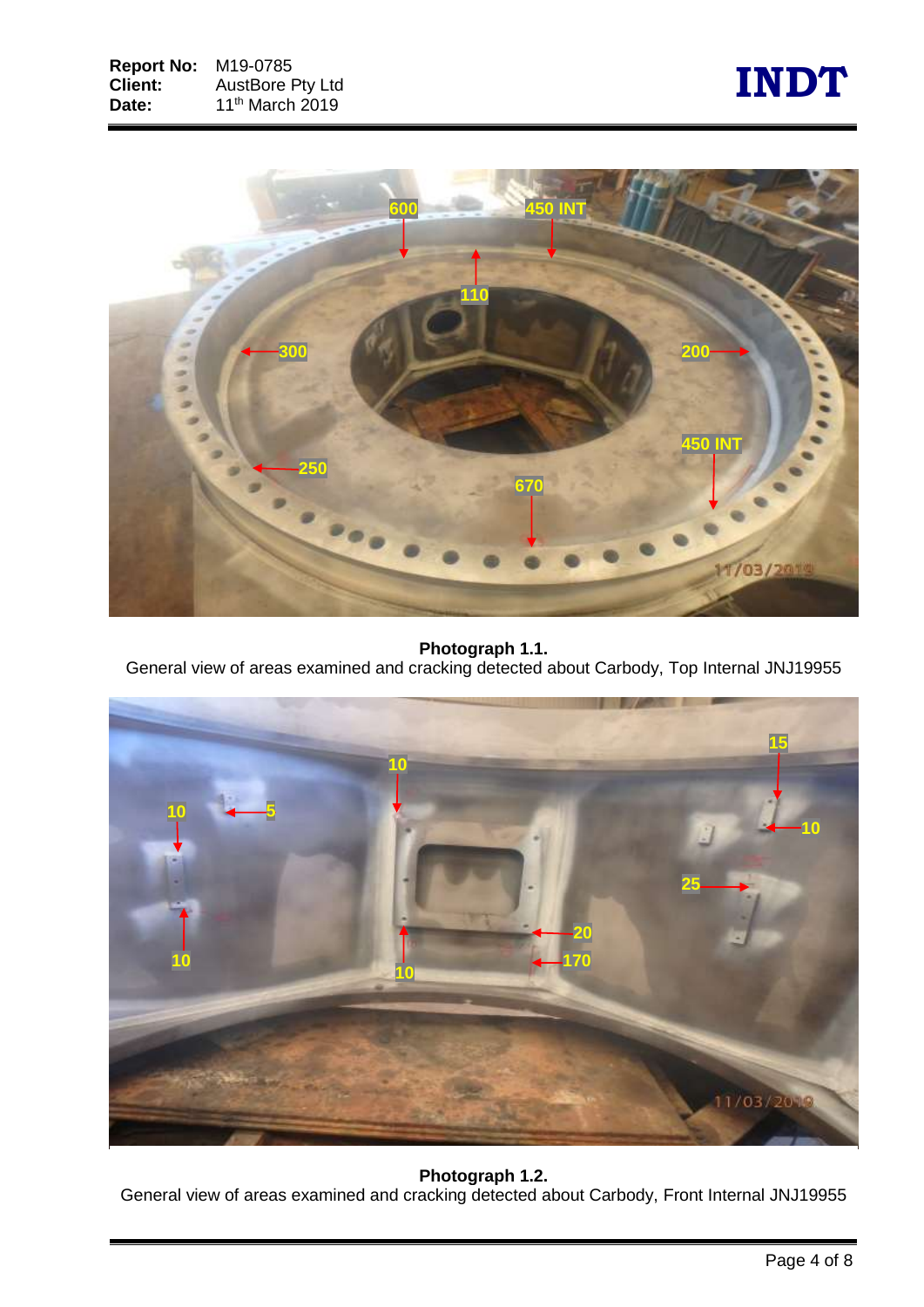



**Photograph 1.3.**

General view of areas examined and cracking detected about Carbody, Rear Internal JNJ19955



**Photograph 1.4.** General view of areas examined and cracking detected about Carbody, LHS Internal JNJ19955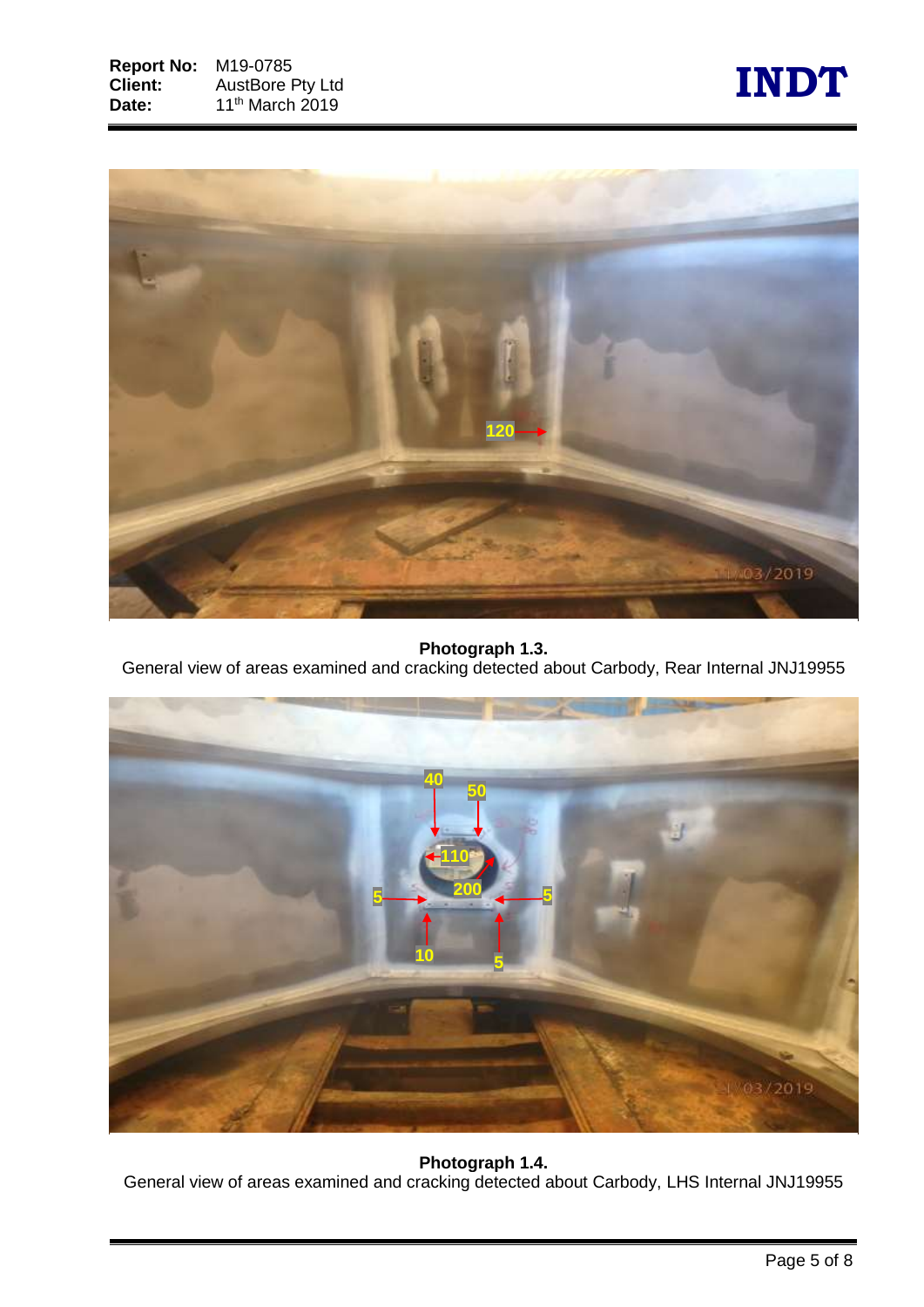



**Photograph 1.5.**

General view of areas examined and cracking detected about Carbody, RHS Internal JNJ19955



**Photograph 1.6.** General view of areas examined and cracking detected about Carbody, Front External JNJ19955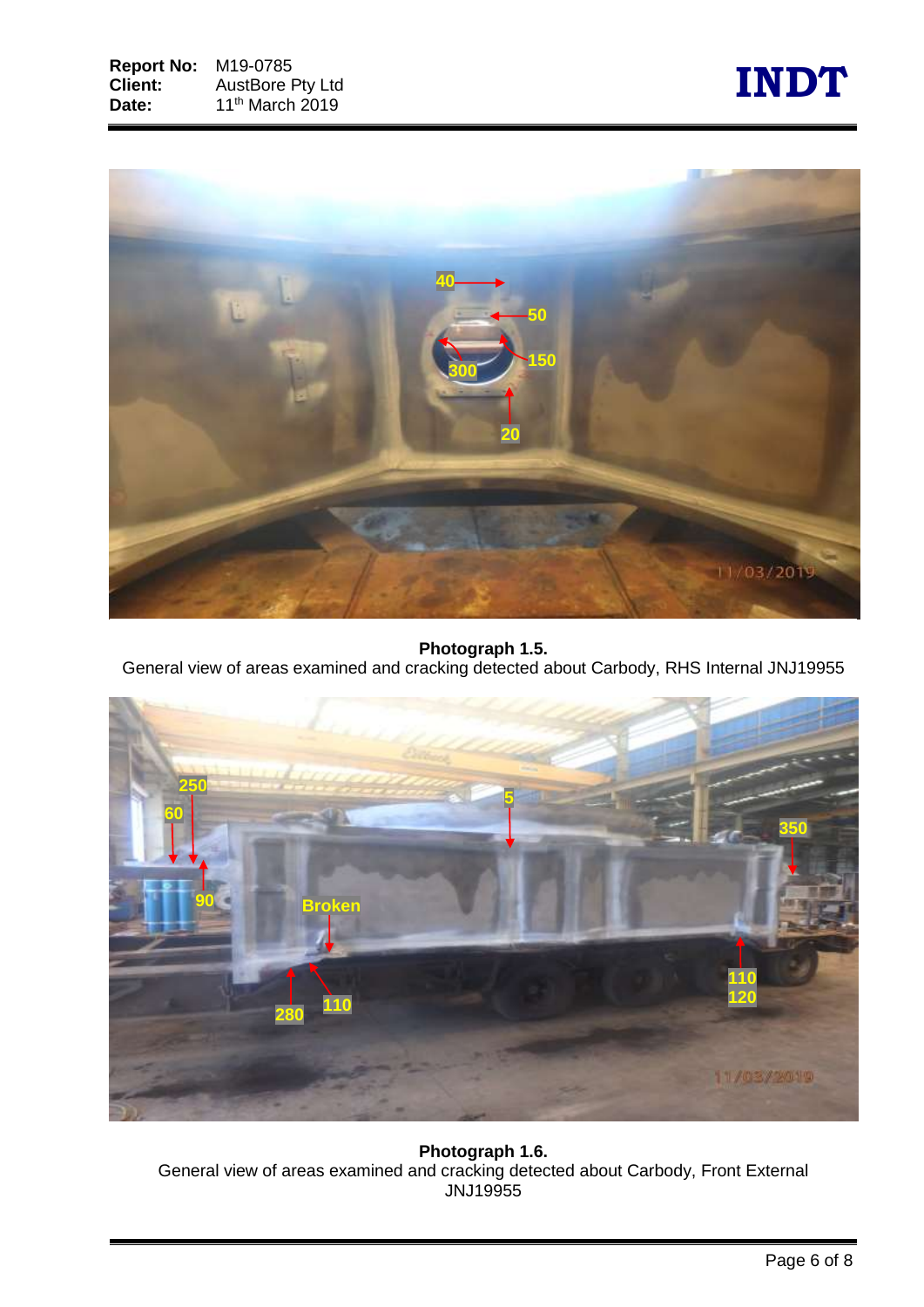



## **Photograph 1.7.**

General view of areas examined and cracking detected about Carbody, Rear External JNJ19955



## **Photograph 1.8.** General view of areas examined and cracking detected about Carbody, LHS External JNJ19955